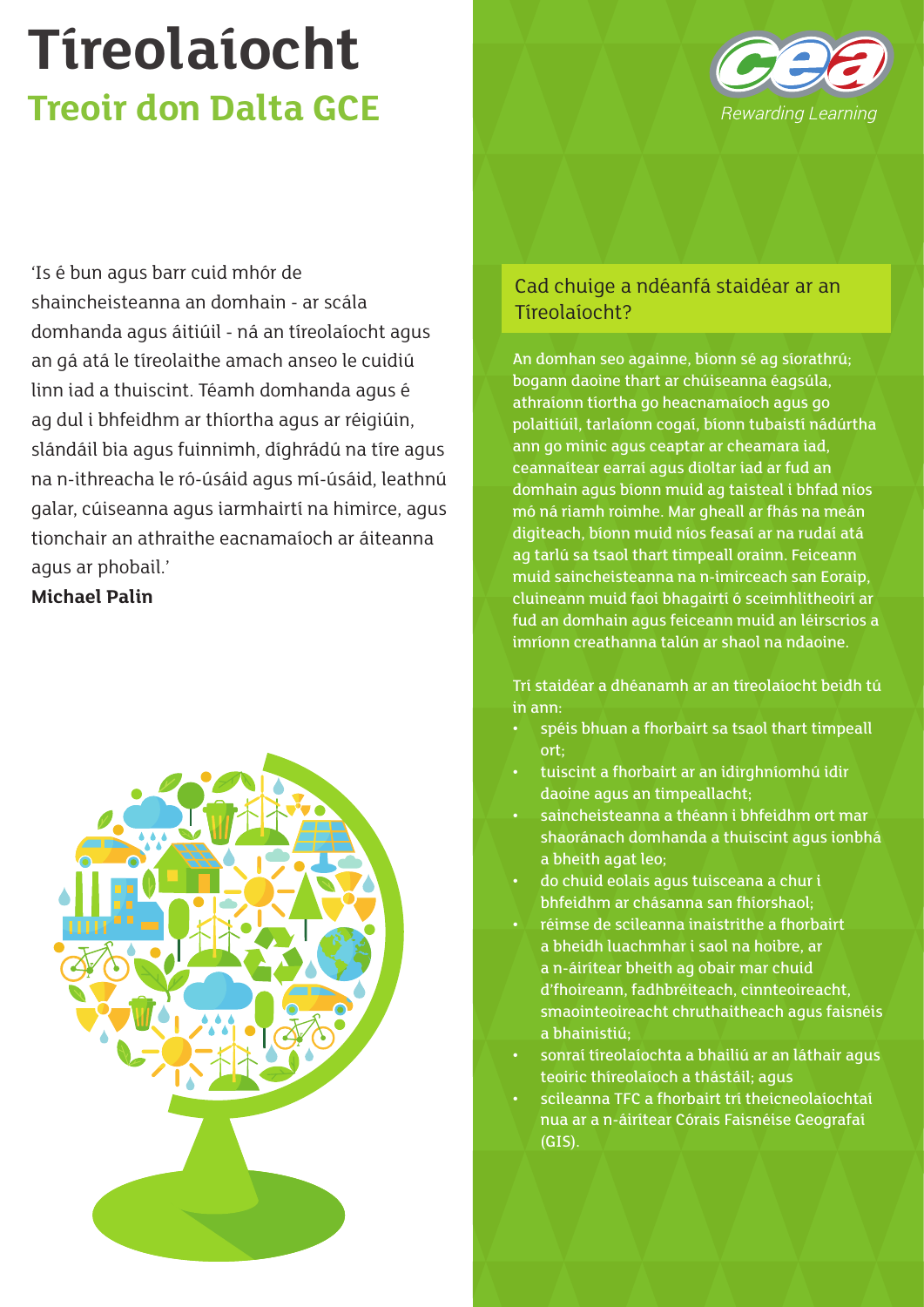

### Cad é air a ndéanfaidh mé staidéar?

| <b>Aonad</b>                                                                     | Réimsí Staidéir                                                                                                                                                                                                                                                                                                                                                                                                                                                                                                                                                                                                         |
|----------------------------------------------------------------------------------|-------------------------------------------------------------------------------------------------------------------------------------------------------------------------------------------------------------------------------------------------------------------------------------------------------------------------------------------------------------------------------------------------------------------------------------------------------------------------------------------------------------------------------------------------------------------------------------------------------------------------|
| <b>AS 1:</b><br>Tíreolaíocht<br>Fhisiceach                                       | San aonad seo, déanfaidh tú staidéar ar thrí thopaic leathana;<br>Aibhneacha: próisis, tírghnéithe, bainistíocht agus tuilte;<br>$\bullet$<br>Éiceachórais: suíomh, tréithe, feidhm agus comharbas; agus<br>$\bullet$<br>Aimsir agus Aeráid: próisis a chruthaíonn an aimsir againn, córais aimsire sa Bhreatain<br>$\bullet$<br>agus in Éirinn chomh maith le saincheisteanna domhanda aimsire lena n-áirítear Ascalú<br>Deisceartach El Niño agus stoirmeacha trópaiceacha.<br>Cuirfidh cás-staidéir ábhartha ar réimse scálaí ó mhionscála go domhanda leis an eolas agus<br>an tuiscint atá agat ar na topaicí seo. |
| <b>AS 2:</b><br>Tíreolaíocht<br>Dhaonna                                          | San aonad seo, déanfaidh tú staidéar ar thrí thopaic leathana;<br>Daonra: sonraí daonra, athrú daonra trí thorthúlacht agus bhásmhaireacht, samhaltáin<br>$\bullet$<br>agus polasaithe daonra;<br>Lonnaíocht: saincheisteanna ar an imeall tuaithe-uirbeach, an gá le pleánáil agus<br>$\bullet$<br>saincheisteanna sa chathair istigh; agus<br>Forbairt: forbairt a thomhas, cuspóirí forbartha, cabhair, domhandú agus margaí i mbéal<br>$\bullet$<br>forbartha.<br>Cuirfidh cás-staidéir ábhartha ar réimse scálaí ó mhionscála go domhanda leis an eolas agus<br>an tuiscint atá agat ar na topaicí seo.            |
| <b>AS 3:</b><br>Scileanna Obair<br>Allamuigh agus<br>Teicnící<br>sa Tíreolaíocht | San aonad seo beidh tú:<br>páirteach go gníomhach i mbailiú sonraí tíreolaíochta ar an láthair trí obair allamuigh;<br>$\bullet$<br>ag úsáid teicnící staitistiúla agus grafacha le sonraí a bailíodh ó obair allamuigh a anailísiú<br>$\bullet$<br>i mbun cur síos, anailís, léirmhíniú agus luacháil a dhéanamh ar fhianaise, agus tátail a<br>$\bullet$<br>bhaint; agus<br>i mbun scileanna tíreolaíocha a chur i bhfeidhm, ar a n-áirítear graif a dhéanamh,<br>$\bullet$<br>léarscáileanna a dhéanamh agus tástáil staitistiúil a dhéanamh ar ábhair nach bhfacthas<br>roimh ré.                                   |
| A2 1:<br>Próisis Fhisiceacha,<br>Tirghnéithe<br>agus Bainistíocht                | San aonad seo déanfaidh tú staidéar ar dhá cheann de cheithre rogha:<br>Rogha A: Teicteonaic Phlátaí: Teoiric agus Torthaí<br>$\bullet$<br>Rogha B: Éiceachórais Thrópaiceacha: Nádúr agus Inbhuanaitheacht<br>$\bullet$<br>Rogha C: Timpeallachtaí Dinimiciúla Cósta<br>$\bullet$<br>Rogha D: Athrú Aeráide: Anois agus an tAm atá Thart<br>$\bullet$<br>Cuirfidh cás-staidéir ábhartha ar réimse scálaí ó mhionscála go domhanda leis an eolas agus<br>an tuiscint atá agat ar na roghanna a roghnaigh tú.                                                                                                            |
| A2 2:<br>Próisis agus<br>Saincheisteanna<br>i dTíreolaíocht<br><b>Dhaonna</b>    | San aonad seo déanfaidh tú staidéar ar dhá cheann de cheithre rogha:<br>Rogha A: Tíreolaíocht Chultúrtha<br>$\bullet$<br>Rogha B: Pleanáil faoi choinne Lonnaíochtaí Inbhuanaithe<br>$\bullet$<br>Rogha C: Éagsúlacht Eitneach<br>$\bullet$<br>Rogha D: Turasóireacht<br>$\bullet$<br>Cuirfidh cás-staidéir ábhartha ar réimse scálaí ó mhionscála go domhanda leis an eolas agus<br>an tuiscint atá agat ar na roghanna a roghnaigh tú.                                                                                                                                                                                |
| A2 3:<br>Cinnteoireacht sa<br>Tíreolaíocht                                       | Is i bhfoirm cás-staidéir suite i gcomhthéacs fíorshaoil a bheidh an t-aonad seo. Tabharfar<br>réimse leathan áiseanna duit, ar a n-áirítear tuairiscí, grafaicí faisnéise, grianghraif agus<br>léarscáileanna.<br>Úsáidfidh tú na scileanna agus teicnící a forbraíodh tríd an chúrsa le machnamh a dhéanamh<br>ar an tsaincheist, cinneadh a dhéanamh agus é a chosaint ar bhonn na dtairbhí foriomlána<br>níos mó.                                                                                                                                                                                                   |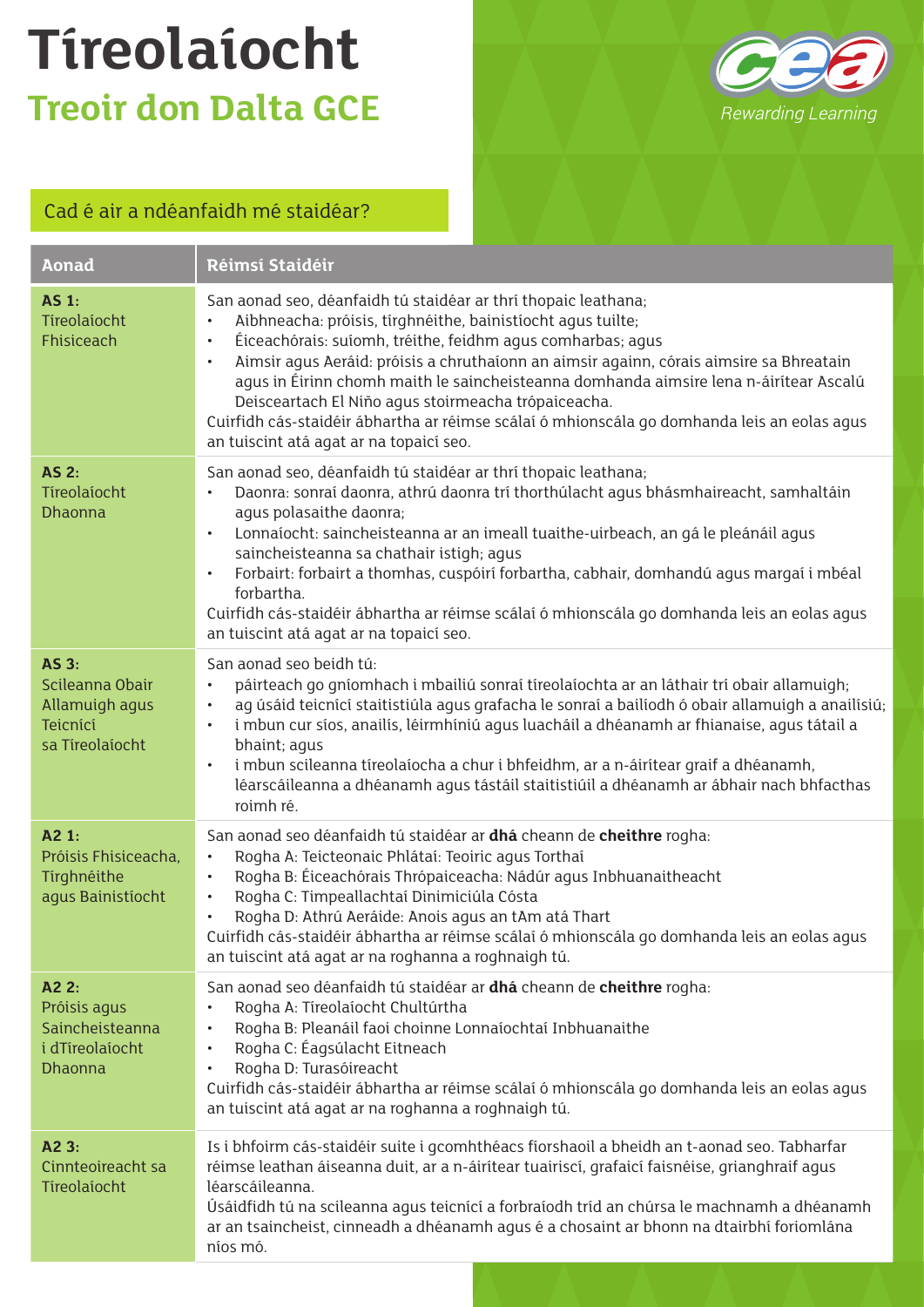

### Cad é mar a dhéanfar measúnú orm?

Ní dhéanfar measúnú ar gach scrúdú ach i sraith an tsamhraidh amháin.

| <b>Aonad</b>                                                                     | Cur Síos ar an Mheasúnú                                                                                                                                                                                                                                                                                                                                                                                                                                                                                                                                    | Ualú                               |
|----------------------------------------------------------------------------------|------------------------------------------------------------------------------------------------------------------------------------------------------------------------------------------------------------------------------------------------------------------------------------------------------------------------------------------------------------------------------------------------------------------------------------------------------------------------------------------------------------------------------------------------------------|------------------------------------|
| <b>AS 1:</b><br>Tíreolaíocht<br>Fhisiceach                                       | 1 uair 15 nóiméad<br>Roinn A: Freagair gach ceann de na trí cheist éigeantacha, ghairide,<br>struchtúrtha, ceann ar gach téama.<br>Roinn B: Tá trí cheist a bhfuil scríbhneoireacht shínte de dhíth orthu, ceann<br>amháin ar gach téama. Freagróidh tú dhá cheist ar bith.                                                                                                                                                                                                                                                                                | 40% de AS<br>16% den<br>A-leibhéal |
| $AS2$ :<br>Tíreolaíocht<br><b>Dhaonna</b>                                        | 1 uair 15 nóiméad<br>Roinn A: Freagair gach ceann de na trí cheist éigeantacha, ghairide,<br>struchtúrtha, ceann ar gach téama.<br>Roinn B: Tá trí cheist a bhfuil scríbhneoireacht shínte de dhíth orthu, ceann<br>amháin ar gach téama. Freagróidh tú dhá cheist ar bith.                                                                                                                                                                                                                                                                                | 40% de AS<br>16% den<br>A-leibhéal |
| <b>AS 3:</b><br>Scileanna Obair<br>Allamuigh<br>agus Teicnící sa<br>Tíreolaíocht | 1 uair an chloig<br>Tabharfaidh tú tábla sonraí agus ráiteas achoimre chuig an scrúdú a<br>chlúdaíonn aidhmeanna agus comhthéacs don obair allamuigh agat.<br>Tá dhá cheist éigeantacha, struchtúrtha ann.<br>Do Cheist 1, b'fhéidir go mbeadh ort do shonraí obair allamuigh agus na<br>teicnící ar baineadh úsáid astu lena mbailiú a chur i láthair, a anailísiú, a<br>léirmhíniú agus a luacháil.<br>Do Cheist 2, cuirfidh tú do scileanna tíreolaíochta i bhfeidhm ar na sonraí<br>cáilíochtúla agus cainníochtúla atá curtha ar fáil duit sa scrúdú. | 20% de AS<br>8% den<br>A-leibhéal  |
| A21:<br>Próisis Fhisiceacha,<br>Tírghnéithe agus<br><b>Bainistíocht</b>          | 1 uair 30 nóiméad<br>Tá ceithre roinn sa pháipéar seo. Freagraíonn gach roinn do cheann amháin<br>de na ceithre rogha agus tá dhá cheist struchtúrtha i gceist leis. Freagróidh tú<br>dhá cheist iomlána, ceann amháin ó gach ceann den dá rogha a roghnaigh tú.                                                                                                                                                                                                                                                                                           | 24% den<br>A-leibhéal              |
| A22:<br>Próisis agus<br>Saincheisteanna<br>sa Tíreolaíocht<br>Dhaonna            | 1 uair 30 nóiméad<br>Tá ceithre roinn sa pháipéar seo. Freagraíonn gach roinn do cheann amháin<br>de na ceithre rogha agus tá dhá cheist struchtúrtha i gceist leis. Freagróidh tú<br>dhá cheist iomlána, ceann amháin ó gach ceann den dá rogha a roghnaigh tú.                                                                                                                                                                                                                                                                                           | 24% den<br>A-leibhéal              |
| A23:<br>Cinnteoireacht sa<br>Tíreolaíocht                                        | 1 uair 30 nóiméad<br>Tá cleachtadh cinnteoireachta éigeantach ann i bhfoirm cás-staidéir. Beidh<br>ort ról ar leith a ghlacadh agus a choinneáil. Beidh ort scrúdú a dhéanamh ar<br>luachanna contrártha a d'fhéadfaí a bheith follasach sa chás-staidéar. Beidh<br>ort roghanna malartacha a chur san áireamh agus moltaí a dhéanamh agus<br>iad a chosaint.                                                                                                                                                                                              | 12% den<br>A-leibhéal              |